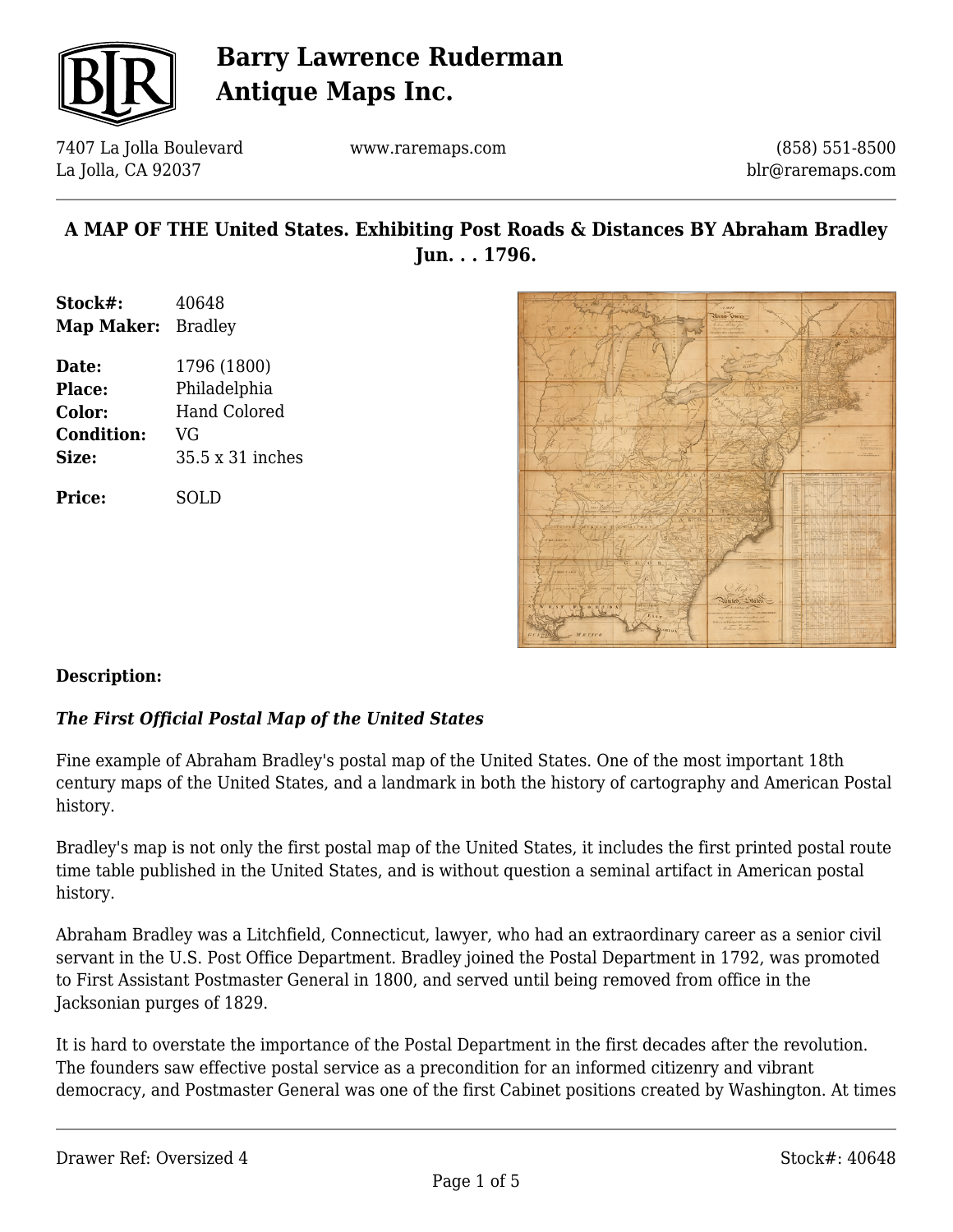

7407 La Jolla Boulevard La Jolla, CA 92037

www.raremaps.com

(858) 551-8500 blr@raremaps.com

### **A MAP OF THE United States. Exhibiting Post Roads & Distances BY Abraham Bradley Jun. . . 1796.**

during Bradley's tenure, The Postal Department accounted for more than 75% of the Federal bureaucracy. By his retirement, Bradley oversaw more than 8000 local offices and 110,000 miles of post roads. During these years, Bradley essentially acted as the Department's Chief Operating Officer, overseeing among other things route selection, contracting, finances and even responding to complaints about lost or stolen mail. In light of his position, Bradley was arguably the American most motivated to produce a viable postal map, and certainly the best informed.

First issued in 1796 (northeast sheet only), Bradley's postal map is among the most important maps in American history. Bradley's map is one of only 4 large format maps of the United States to have been published in America prior to 1800, two of which (maps by Abel Buell and John Norman) are unlikely to ever again appear on the market. The map provides an exceptionally detailed look at the post offices and postal routes of America, as they existed at the end of the 18th Century, locating every post office then in operation. The map also includes the first printing of the first American postal delivery time and route schedule (which may have also been issued separately, although there are no known separately printed examples which have survived).

In 1796, when Bradley published his first *Map of the United States, Exhibiting the Post-Roads, the Situations, Connections, and Distances of the Post-Offices*, less than 15 years after the end of the War of Independence, most citizens of the fledgling United States still had no real conception of the magnitude of their young nation. Bradley's postal map, with its schedule chart, was a perfect combination of Bradley's skills and obsession for precision scheduling. This unique U.S. map was on public display in almost every large post office in the country, and provided citizens with an impressive visual depiction of the scope of the United States at a time when the search for a national culture and national identity was at its height, after the final and official separation from Great Britain. The inclusion of stagecoach schedules promoted, encouraged and broadened popular notions of the concept of time beyond seasonal and religious practices.

The map was advertised for sale on October 3, 1796 as follows:

*The above map may be had of the author at the General Post-Office…..Prices from 3 ½ to 5 dollars each, according to the manner in which they are finished. The progress (or arrivals and departures) of the Mail on the Main Line may be had separate for 37 ½ cents*

For many colonial residents, the Bradley's map was the iconic symbol of a unified United States. Citizens began to consider (and later demand adherence to) weekly and daily notations of time, as measured by the institution of regularly-scheduled mail service.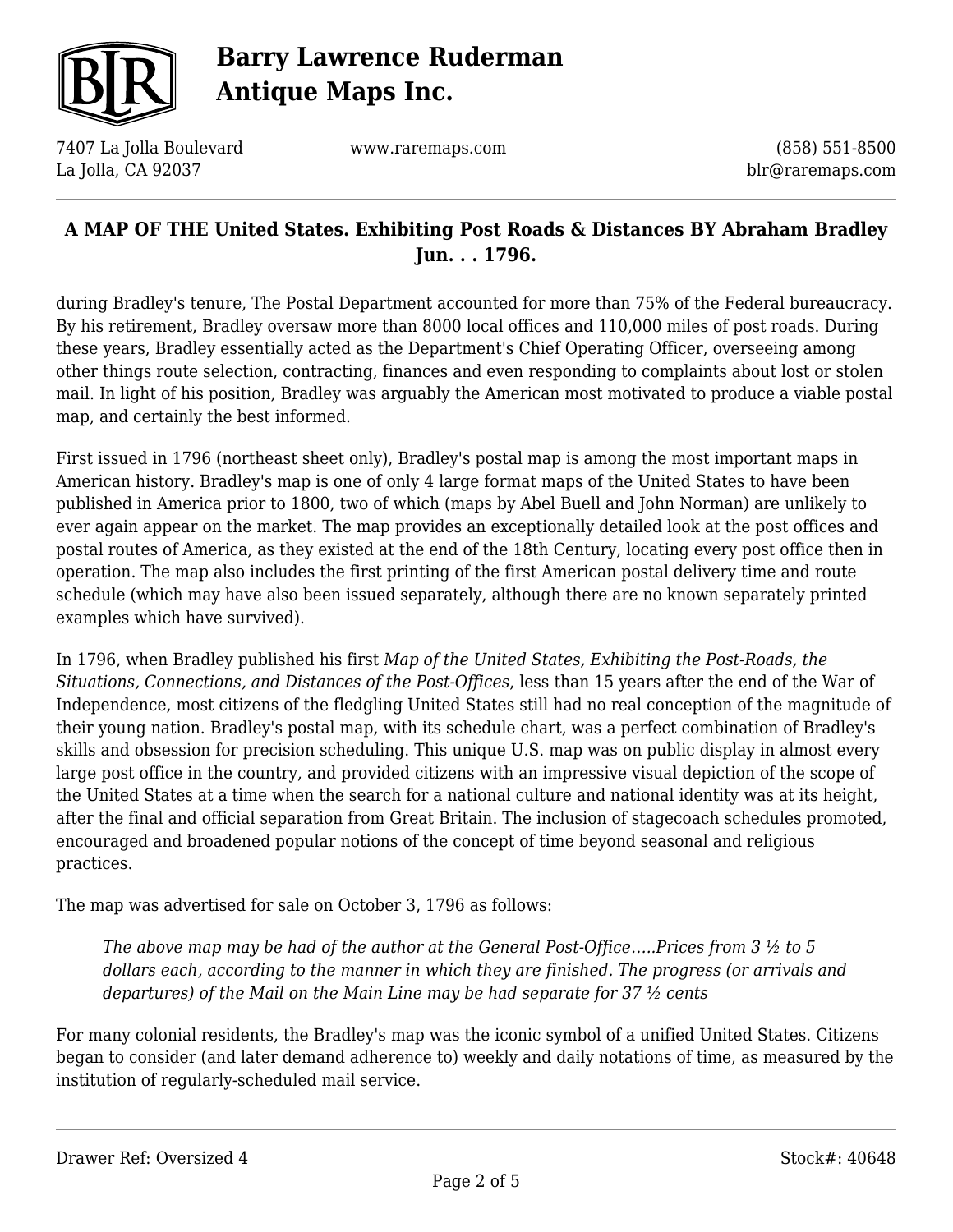

7407 La Jolla Boulevard La Jolla, CA 92037

www.raremaps.com

(858) 551-8500 blr@raremaps.com

### **A MAP OF THE United States. Exhibiting Post Roads & Distances BY Abraham Bradley Jun. . . 1796.**

The map's true value is its exceptionally detailed depiction of the post offices and post routes of the young United States at the end of the 18th century. Buehler and Caldwell note:

*What makes the map extraordinary is its depiction of the American postal system in a single coherent image. It shows every one of the roughly 450 existing post offices and every postal route, with distinctive symbols differentiating "post roads," "post roads established by contract," and "post and stage roads." Each route is marked to indicate the mileage between post offices. The varying density of the network displayed on the map serves as a profile of national expansion and development. ("Mapping a Networked Nation," p. 10)*

A fascinating historical footnote for Bradley's map was its use by Louis Philippe, Duc d'Orléans, future King of France (1830-1848), during his travels in America. Louis Philippe spent more than three years in American exile, from 1796 to 1800. At the beginning of his exile in 1796, he and his two brothers visited an aging George Washington at Mount Vernon, where they revealed their desire to explore the mysterious interior of America. Washington presented them with a copy of Bradley's map and outlined a route for the brothers in read. The map became a favorite keepsake for Louis Philippe, who years later, as King of France, would proudly produce the map for visitors and share the story of how Washington had redlined the map in his own hand for a young Louis Philippe and his brothers.

The first edition of the map is known in 4 states, which can be identified as follows:

- State 1: Northeast Sheet only
- State 2: 4 sheets, including the Time Table
- State 3: Georgia named, but appearing on 2 lines (GEOR/GIA). Copyright date of September 26, 1796, appears in top left corner.
- State 4: Note in Georgia: "All West of this line is claimed both by the United States and by Georgia). A symbol for discountinued post roads is shown in the ocean, off the coast of South Carolina.

The 4 sheets which comprise the Bradley were produced using 3 different sheet engravers:

- 1. William Barker (time table),
- 2. William Harrison (Southern and Western Map Sheets)
- 3. Smither (Northeastern map sheet).

The present map is the fourth state of the 1796 edition. Caldwell & Buehler offer a date of 1800 for the map, based upon the inclusion of post offices which were not opened until 1800. Other significant additions include: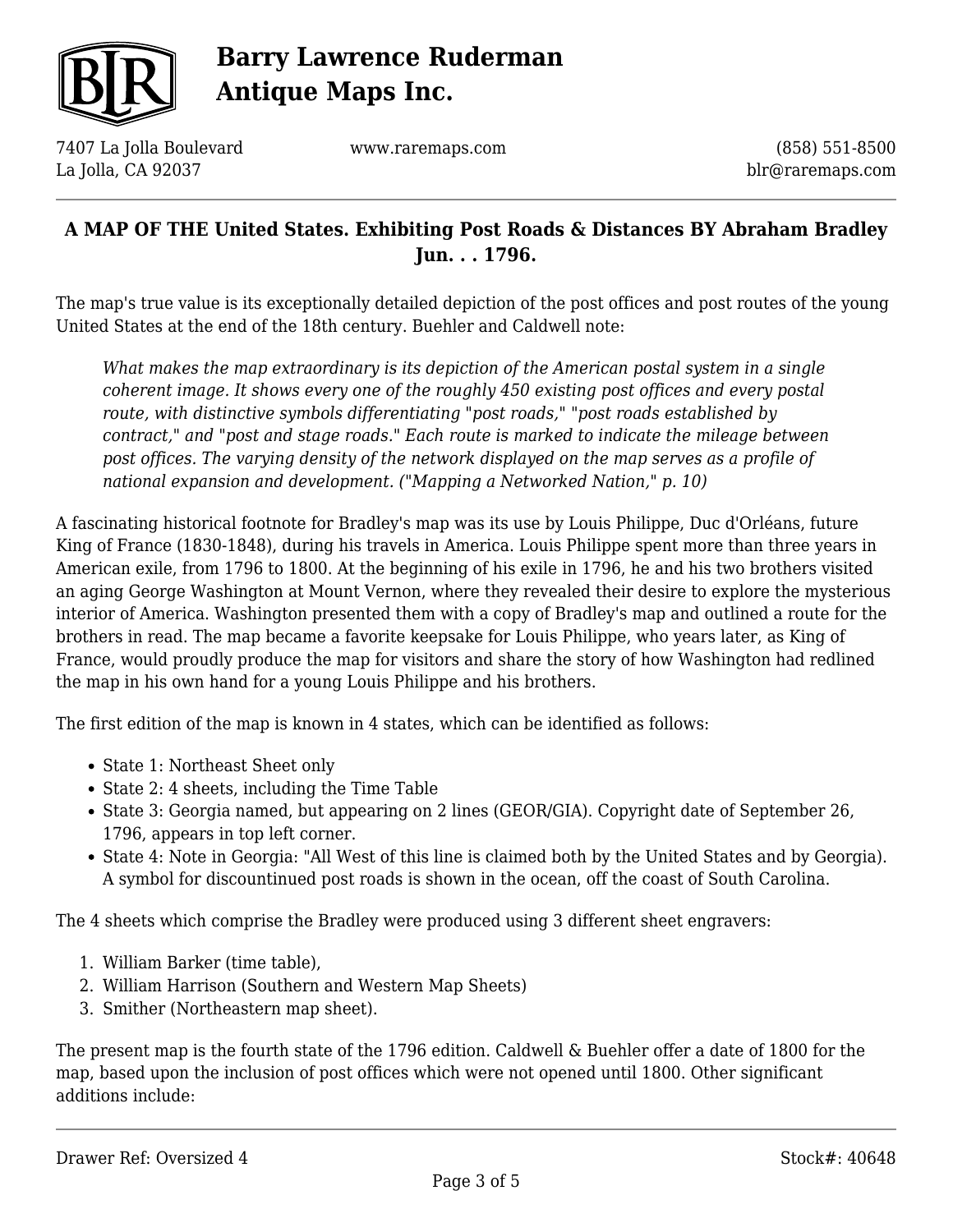

7407 La Jolla Boulevard La Jolla, CA 92037

www.raremaps.com

(858) 551-8500 blr@raremaps.com

## **A MAP OF THE United States. Exhibiting Post Roads & Distances BY Abraham Bradley Jun. . . 1796.**

- New Post Road From Wilmington NC. to Charleston SC.
- New Post Road From Woodbury NJ to Little Egg Harbor NJ.
- New Post Road From Farquuier Co., VA to Culpepper Co. VA.
- Second Post Road Running Southeastward out of Grrensburg PA through the new post office at Somerset PA.
- New Post Road from Lewisburg PA to Huntington PA
- New Post Road through Mifflin County to Huntington, PA
- New Post Road from Old Ft. Schuyler, OH to Cincinnatus (Cincinnati)
- New Post Road from Oxford Academy to Cincinnatus (Cincinnati)
- New Post Road from Boston to Walpole and Charleston NH
- New Post Road from Portland, ME to Sandwich, NH
- New Post Road from Worcester MA to Warwick, MA
- New Post Road from Bedford NY to Bennington VT

18th Century states of the map (of which there were 4) are of the utmost rarity. The last auction record for an 18th Century edition of the map was in 1976. The Caldwell & Buehler articles notes only one known examples of the first edition of the map:

- State 1: Library of Congress (Northeast sheet only)
- State 2: 4 known examples (American Geographical Society, American Philosophical Society, Library of Congress and New York Public Library. Harvard has 3 of 4 sheets, lacking the timetable. The AGS and Library of Congress copies were almost certainly joined later, based upon visual observations. The NYPL copy, based upon a visual inspection of the on-line illustration, is almost certainly a later state of the map, as the timetable is clearly state 2 (see below).
- State 3: 8 known examples (Boston Public Library, British Library, Library of Congress, Massachusetts Historical Society, New York Public Library, Osher Map Library, and University of Michigan, and MacLean Collection)
- State 4: 6 known examples (Hagley Museum & Library, John Carter, Brown, Library of Congress, National Postal Museum, Yale, MacLean Collection).

There are two states of the timetable. The first state was likely intended to be offered separately. The second state of time table (first issued with the second complete state of the map) was amended to harmonize the bottom and left neat lines with the adjoining sheets, to make it look more like a wall map: (a) lower and right inner neat lines have been added in the second state (with these lines running awkwardly through existing text in the timetable); and (b) another uneven cut to fit the left side of the time table together with the map sheet to the left has been made, to harmonize the lines that make up